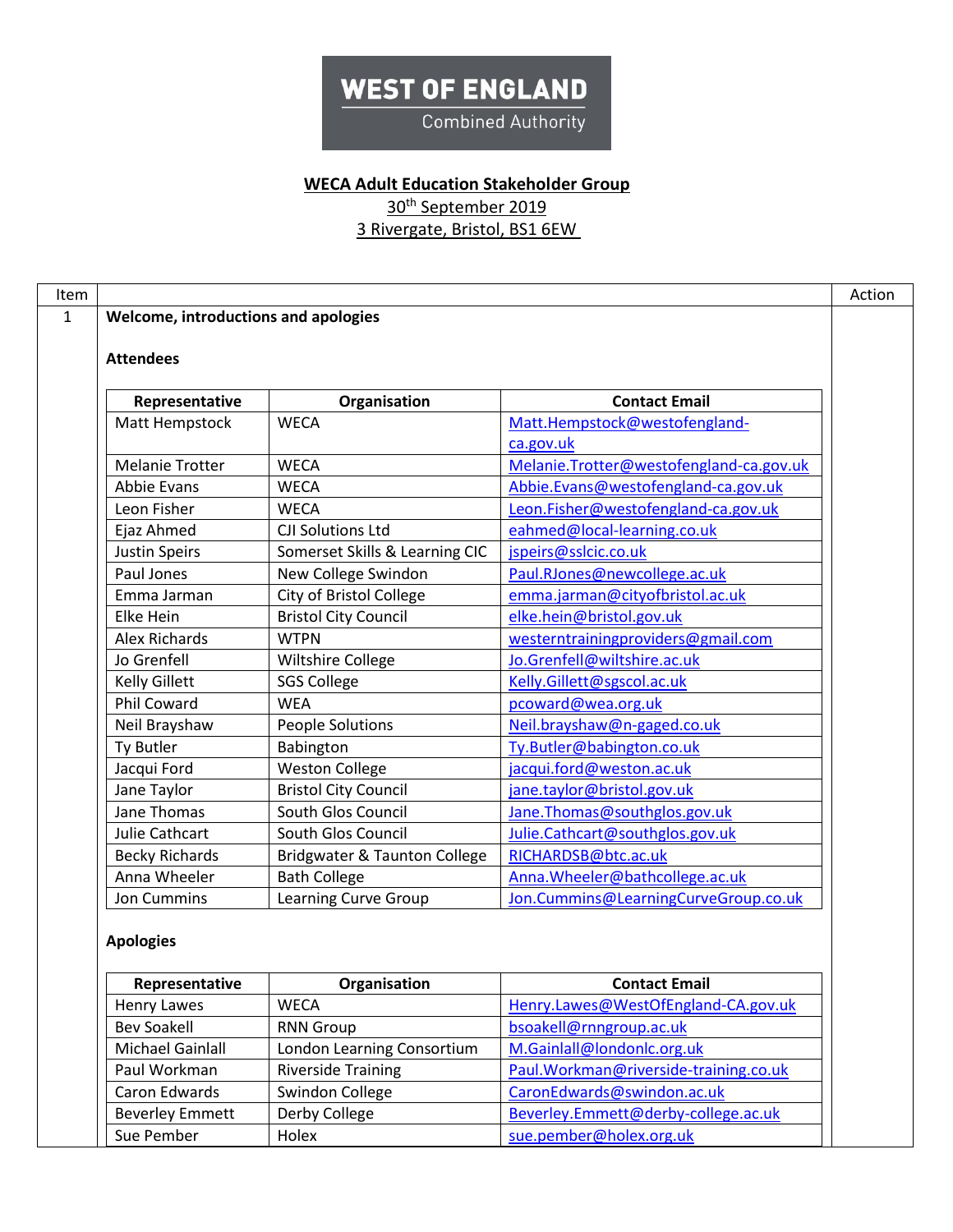**Combined Authority** 

### **WECA Adult Education Stakeholder Group**

30<sup>th</sup> September 2019

| <b>Neil Pratt</b>                            | Gloucestershire College                                                          | Neil.Pratt@gloscol.ac.uk                                                                              |
|----------------------------------------------|----------------------------------------------------------------------------------|-------------------------------------------------------------------------------------------------------|
| Harminder Matharu                            | <b>AELP</b>                                                                      | hmatharu@aelp.org.uk                                                                                  |
| Did not attend                               |                                                                                  |                                                                                                       |
| <b>Association of Colleges</b>               |                                                                                  |                                                                                                       |
| <b>Bath and North East Somerset</b>          |                                                                                  |                                                                                                       |
| <b>DWP</b>                                   |                                                                                  |                                                                                                       |
| <b>Cornwall College</b><br><b>SWATPRO</b>    |                                                                                  |                                                                                                       |
| Kidderminster College                        |                                                                                  |                                                                                                       |
| <b>Templegate Training</b>                   |                                                                                  |                                                                                                       |
| Knowledgepool/Capita                         |                                                                                  |                                                                                                       |
| <b>Telford College</b>                       |                                                                                  |                                                                                                       |
| <b>National Star</b>                         |                                                                                  |                                                                                                       |
| Petroc                                       |                                                                                  |                                                                                                       |
| South West Association of Training Providers |                                                                                  |                                                                                                       |
| <b>Templegate Training</b>                   |                                                                                  |                                                                                                       |
| <b>Cornwall College</b>                      |                                                                                  |                                                                                                       |
| Seetec                                       |                                                                                  |                                                                                                       |
| <b>Shrewsbury College</b>                    |                                                                                  |                                                                                                       |
|                                              | <b>Discussion and Adoption to Terms of Reference</b>                             |                                                                                                       |
|                                              |                                                                                  |                                                                                                       |
|                                              |                                                                                  | The Terms or Reference will be subject to review and update throughout the lifetime of the group.     |
|                                              |                                                                                  | Although the Draft Terms of Reference have now been formally adopted please forward any feedback      |
|                                              |                                                                                  | to adulteducation@westofengland-ca.gov.uk if you identify a need for further refinement.              |
|                                              |                                                                                  |                                                                                                       |
|                                              |                                                                                  | WECA Update (by exception); Performance update, Intelligence update, Policy / strategy / process      |
| update, Wider WECA (non AEB) update          |                                                                                  |                                                                                                       |
|                                              | Please see attached slide deck for details of update presentation given by WECA. |                                                                                                       |
|                                              |                                                                                  |                                                                                                       |
| <b>Intelligence dashboard</b>                |                                                                                  |                                                                                                       |
|                                              |                                                                                  |                                                                                                       |
| Q-Does this include Community Learners?      |                                                                                  |                                                                                                       |
|                                              |                                                                                  |                                                                                                       |
|                                              | WECA A-Only includes Adult Skills in the example.                                |                                                                                                       |
|                                              | Q- Will these dashboards be available to us via an online portal?                |                                                                                                       |
|                                              |                                                                                  |                                                                                                       |
|                                              |                                                                                  |                                                                                                       |
|                                              |                                                                                  | WECA A- Our ability to share through an online portal is currently limited by data sharing agreements |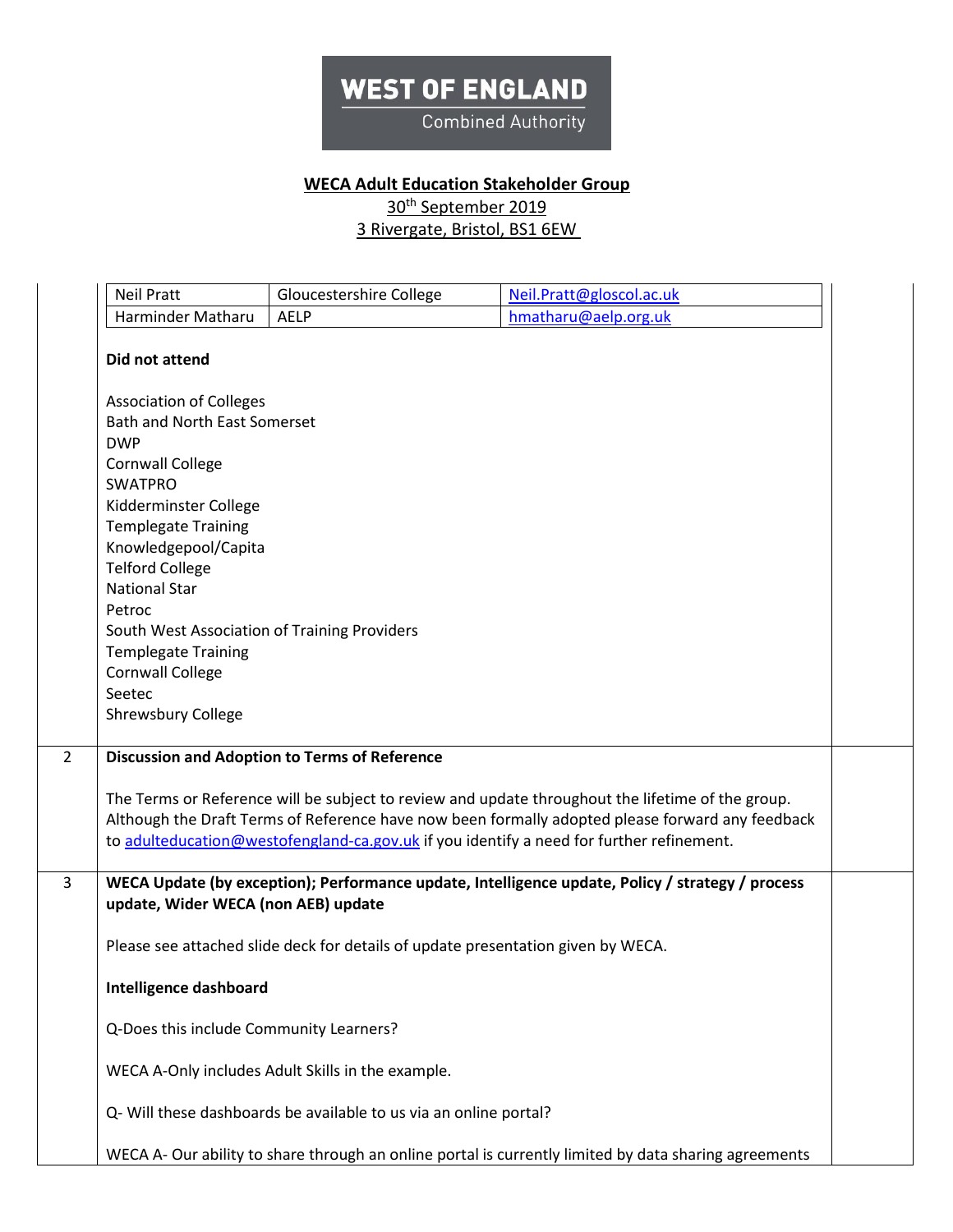**Combined Authority** 

### **WECA Adult Education Stakeholder Group**

30<sup>th</sup> September 2019

3 Rivergate, Bristol, BS1 6EW

and licencing issues. We will however do our best to ensure that all providers and partners have appropriate access to the data that is relevant to them. **CEIAG** Elke Hein (Bristol City Council) Q- How does the CEIAG reforms tie in with the National Careers Service? WECA A- Mainly focusing on the effectiveness of CEIAG rather than the source. Further need to discuss how this could work in practice. Jacqui Ford (Weston College)- IAG can take longer than the 1 hour session, so learners might enrol on a course that doesn't seem relevant, but it can lead to the right course. **Low Wage Pilot** Anna Wheeler (Bath College) - It's a lot about the promotion not being there at the moment. Also, including self-employed learners will make a big difference in uptake. Jacqui Ford (Weston College)- As it's a pilot we've not been sure how long it will last and so haven't invested in marketing. Phil Coward (WEA)- We've not had any marketing for it really. Also, the other MCAS have increased the threshold, are there plans to do that here? WECA- We need to be careful about changing the threshold but we can look into this. **Policy/Strategy/Process** Jane Taylor (Bristol City Council)- Have you got any plans around reforms for Communities of Interest? We are doing a lot of work around SEND at the moment. WECA- We haven't done analysis on this yet, but this can be considered Jane Taylor (Bristol City Council)- What about the interconnection between types of provision and pathways for learners? WECA- We haven't done analysis on this yet but appreciate there are good examples of pathways of learners already present, and some where this isn't working. It's something to look in to.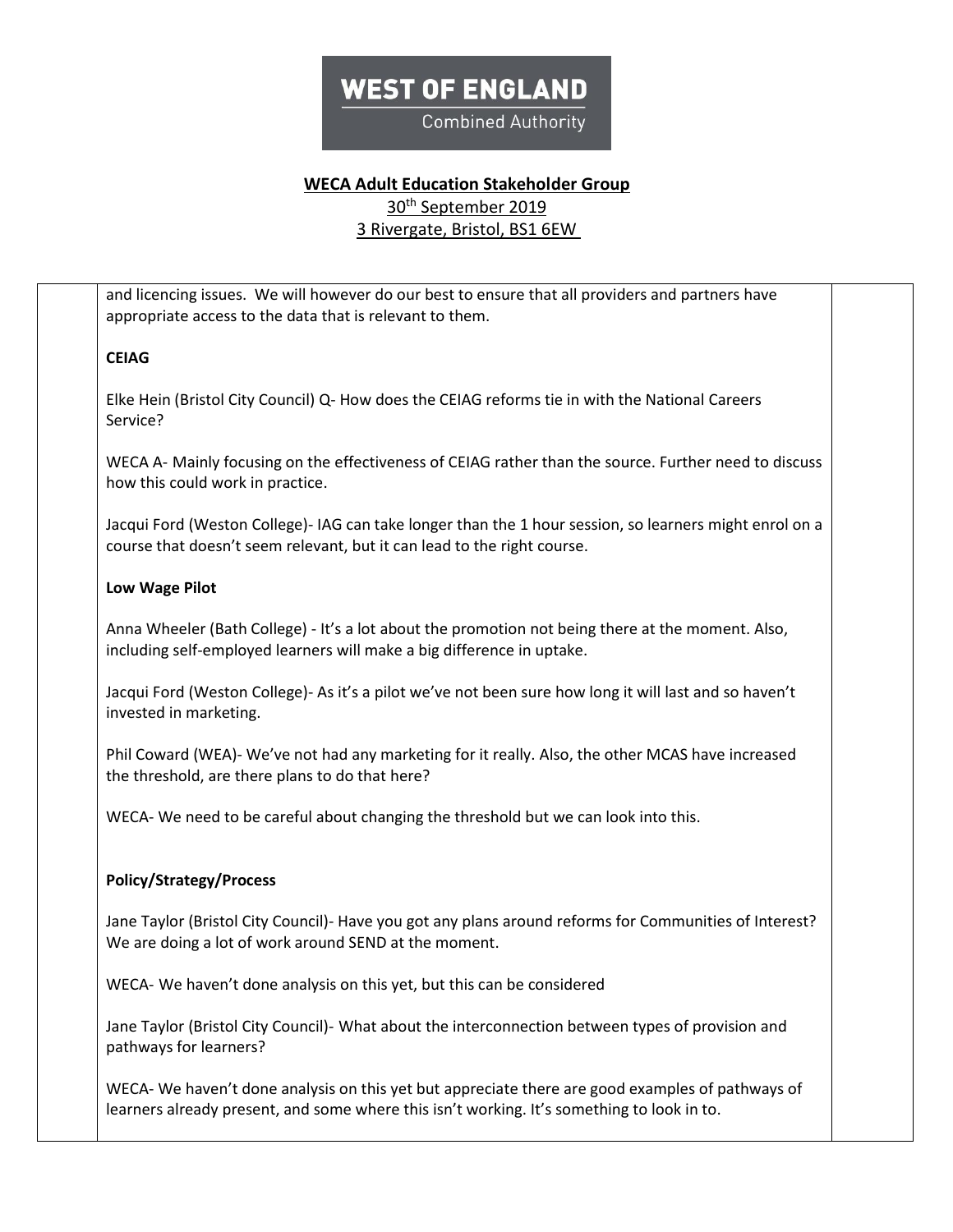**Combined Authority** 

#### **WECA Adult Education Stakeholder Group** 30<sup>th</sup> September 2019

| $\overline{4}$ | <b>Provider Updates</b>                                                                                                                                                                                                                                                                                                                                          |  |
|----------------|------------------------------------------------------------------------------------------------------------------------------------------------------------------------------------------------------------------------------------------------------------------------------------------------------------------------------------------------------------------|--|
|                | Anna Wheeler (Bath College) - ESFA Audit. Mostly focussed on CL but working strongly with Low Wage<br>learners and particularly self-employed. Had a number of Taster sessions for vocational skills. These<br>had 55%-60% attendance by females (without targeted marketing). Many of these are moving into<br>Level 1 vocational courses.                      |  |
|                | Jo Grenfell (Wiltshire College) - most learners are "accidentally WECA" this seems to be the case again<br>this year.                                                                                                                                                                                                                                            |  |
|                | Becky Richards (Bridgwater & Taunton College) - A lot of distance learners from WECA area.                                                                                                                                                                                                                                                                       |  |
|                | Jacqui Ford (Weston College)- ESFA Audit. Traineeships for 19-23 are popular and it would be good to<br>offer a similar option for adults 24+ in particular being able to fully fund the work experience aim.                                                                                                                                                    |  |
|                | WECA-There's a DfE consultation at the moment about traineeships, we are certainly open to the idea<br>of funding Work experience aims.                                                                                                                                                                                                                          |  |
|                | Justin Speirs (Somerset Skills & Learning)- Mostly been doing intelligence gathering to inform and<br>direct provision. Talking with DWP and Housing agencies. We do 95% Community Learning. Starting to<br>recruit tutors. Recently delivered a supported internship using access to work funding - happy to share<br>this knowledge for those looking at SEND. |  |
|                | Ty Butler (Babington Business College) - Looking to grow in the region, mainly in employability.                                                                                                                                                                                                                                                                 |  |
|                | Emma Jarman (City of Bristol College) - Like the idea of plan led provision and interested in the process<br>for aligning interests to the skills plan. Also interested in Level 3 courses being fully funded. Interested<br>in how to invest in the vocational courses for ESOL as this transition is often not happening.                                      |  |
|                | WECA- We plan to set up an ESOL focused Task and Finish group in the future.                                                                                                                                                                                                                                                                                     |  |
|                | Kelly Gillet (SGS College) - Interested in Level 3 fully funding. Also, DWP courses as these are<br>sometimes overcrowded. There's a group of 19-24 learners that are not classed as "unemployed" as<br>they live with parents, but we would like to look into how to support them.                                                                              |  |
|                | WECA- DWP/LA strategic meeting planned soon                                                                                                                                                                                                                                                                                                                      |  |
|                | Phil Coward (WEA) - Recruitment numbers are low but only just start delivery. Not started CL yet. ESFA<br>Audit too.                                                                                                                                                                                                                                             |  |
|                | Ejaz Ahmed (CJI Solutions) - Lots of changes in organisation. Had a quiet August. Mostly delivering<br>functional skills                                                                                                                                                                                                                                         |  |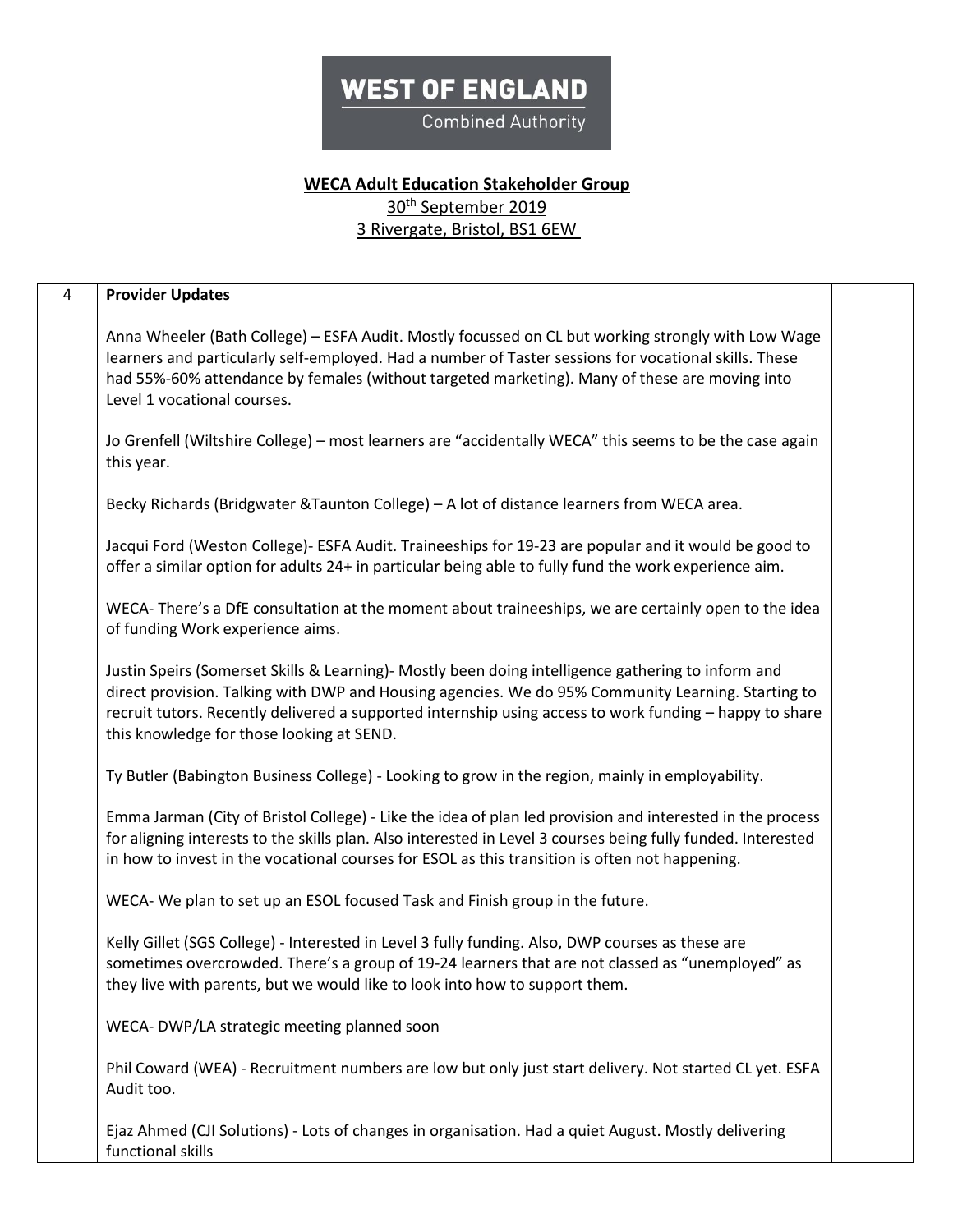**Combined Authority** 

### **WECA Adult Education Stakeholder Group** 30th September 2019

|                | Neil Brayshaw (People Solutions) - Like the idea if a collegiate approach. Looking to align business plan<br>to the skills priorities. Looking forward to seeing the dashboard data.                                                                                                                                                                            |  |
|----------------|-----------------------------------------------------------------------------------------------------------------------------------------------------------------------------------------------------------------------------------------------------------------------------------------------------------------------------------------------------------------|--|
|                | Jon Cummins (Learning Curve Group) - Great information sharing, there's been less discussions with<br>the other MCAs. Had lots of discussions with people around the table.                                                                                                                                                                                     |  |
|                | Paul Jones (New College, Swindon) - Delivery not yet started, marketing has started. Had an OFS Audit.                                                                                                                                                                                                                                                          |  |
|                | Elke Hein (Bristol City Council) - Focused on ESOL. ESOL provider network meeting next week. Looking<br>at the ESOL strategy.                                                                                                                                                                                                                                   |  |
|                | WECA- There is potential to top slice AEB to provide marketing support. This is something to consider?                                                                                                                                                                                                                                                          |  |
| 5 <sup>5</sup> | <b>Strategic Partner Update</b>                                                                                                                                                                                                                                                                                                                                 |  |
|                | Alex Richards (WTPN) - No comment.                                                                                                                                                                                                                                                                                                                              |  |
|                | Julie Cathcart (South Glos Council) - Welcome the data analysis and mapping. Looking at sharing<br>intelligence with SGS. Looking into the IMD in finer detail - sub ward level - to understand<br>communities. Like the targeted plan approach. Looking at cross matching the data between the LA and<br>WECA if possible. Also have a focus on SEND learners. |  |
| 6              | <b>Main Agenda Items</b>                                                                                                                                                                                                                                                                                                                                        |  |
|                | <b>Focus of Future Meetings</b>                                                                                                                                                                                                                                                                                                                                 |  |
|                | Requests from attendees that the following items are added to future meeting agendas;                                                                                                                                                                                                                                                                           |  |
|                | Mid Year review process                                                                                                                                                                                                                                                                                                                                         |  |
|                | <b>ESOL</b><br>Joint planning progression pathways                                                                                                                                                                                                                                                                                                              |  |
|                | Flexible provision options (Traineeships/ Work experience)<br>٠                                                                                                                                                                                                                                                                                                 |  |
| $\overline{7}$ | <b>AOB</b>                                                                                                                                                                                                                                                                                                                                                      |  |
|                | N/A                                                                                                                                                                                                                                                                                                                                                             |  |
|                |                                                                                                                                                                                                                                                                                                                                                                 |  |
|                |                                                                                                                                                                                                                                                                                                                                                                 |  |